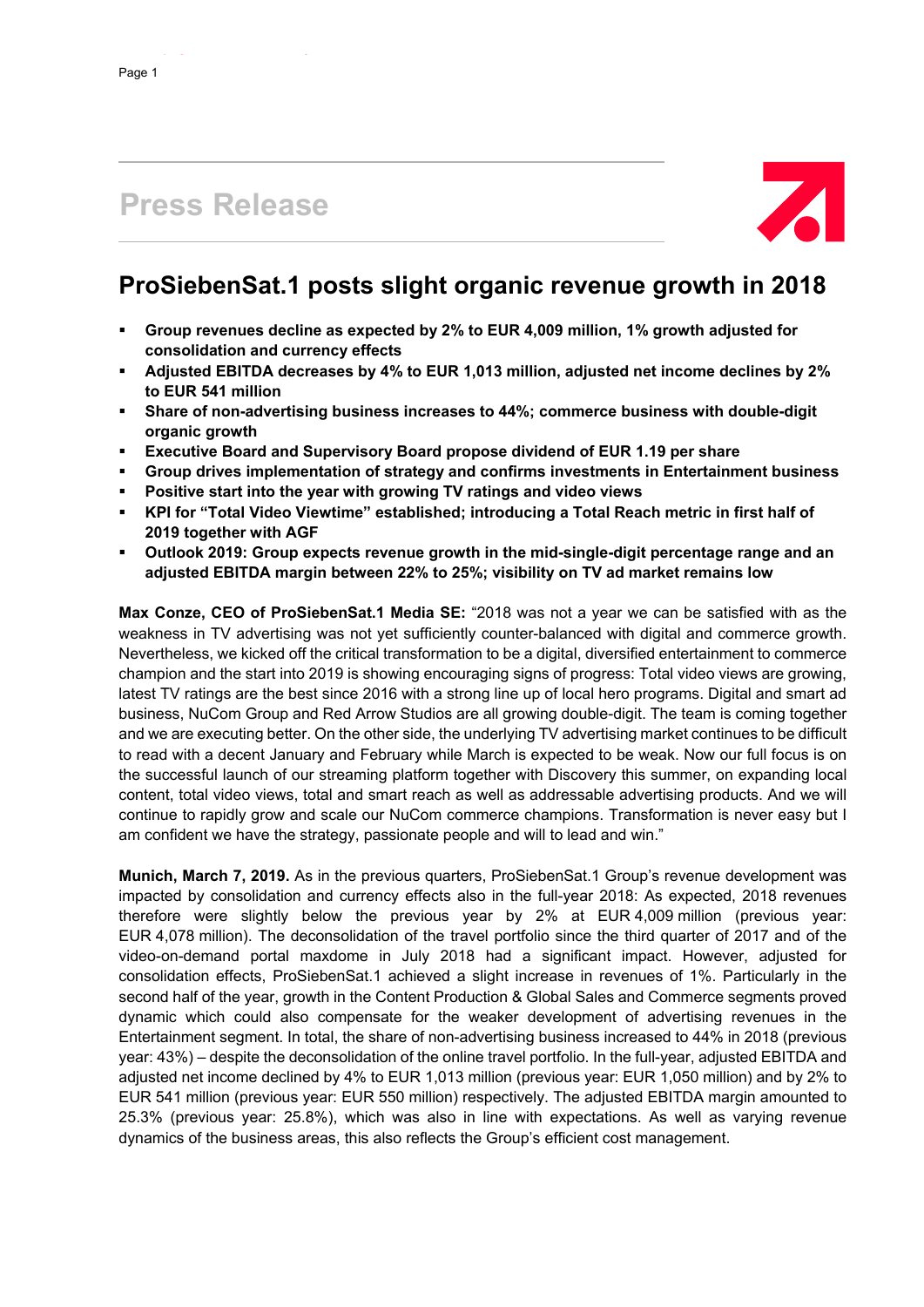**Dr. Jan Kemper, CFO ProSiebenSat.1 Media SE:** "We initiated an extensive transformation of the Entertainment business in 2018 and are already seeing initial positive effects on the financial side, though we still have some way to go. Our fourth quarter results clearly show that a more diversified revenue profile will be the key to the Group's future success. I am of course especially pleased that the NuCom Group's products and services are so well received by our consumers. Combined with an ongoing efficiency program at Group level, this enabled us to partially compensate for the industry-wide weakness in the advertising market."

#### **Strategy & Priorities in 2019: Investments into the future**

ProSiebenSat.1 is consistently implementing the strategy presented at the 2018 Capital Markets Day and investing an additional EUR 120 million in total in local content, the expansion of digital platforms and an improved monetization of reach in 2019 in order to set up a modern and future-fit Entertainment business. The focus on local productions is already being implemented in the Entertainment business across all genres, which is also supported by a closer cooperation with the Group's own production network Red Arrow Studios. Their program grid share is expected to already reach about 20% this year. The start into the year in the Entertainment segment was positive: Next to an increase of TV audience shares by 1.4 percentage points to 27.5% (February YTD), also video views grew across all channels. At the same time, ProSiebenSat.1 is working intensively on introducing a total reach metric for TV and digital that is then marketable. Additionally, the share of targeted advertising via addressable TV is expected to increase significantly. The market launch of new products such as "Cross Device Bridge" and "Addressable TV Spot" will contribute to this. An important milestone will also be the market launch of a joint streaming platform with Discovery Communications that is planned for the summer of 2019. Therefore, both partners will invest together up to EUR 100 million this year. Katja Hofem, currently COO at ProSiebenSat.1 TV Deutschland, will strengthen the management team of 7TV as of March 15, 2019, and will have a special focus on developing and producing new formats as well as on program acquisitions. Recently, ProSiebenSat.1 has already further expanded its Commerce segment successfully: NuCom Group has increased its share in the portfolio company Aroundhome and now holds the majority of shares in all of its commerce companies. NuCom is therefore set to continue its growth path further and aims to already reach the revenue mark of around EUR one billion this year.

With these priorities, ProSiebenSat.1 aims to make further progress this year, advancing its transformation and thereby increasing the revenue shares of the non-advertising business (2018: 44%, 2023+ target: 50%), digital business (2018: 30%, 2023+ target: 50%) and smart reach (2018: 6%, 2023+ target: 25%).

#### **Dividend proposal: EUR 1.19 per share**

In November 2018, ProSiebenSat.1 Group presented a "total shareholder return" concept to its investors based on average annual shareholder return. In this context, the Group presented an adjustment of its dividend policy. From financial year 2018, ProSiebenSat.1 will pay out 50% of adjusted net income as dividend (previously 80% to 90%). The Group will use the funds released by the adjustment primarily for earnings-increasing investments in organic and inorganic growth. The Executive Board and Supervisory Board thus propose the Annual General Meeting a dividend of 50% of adjusted net income – EUR 1.19 a share – for the financial year 2018 (previous year: EUR 1.93). This corresponds to a dividend yield of 7.7% (previous year: 6.7%) of the closing price of the ProSiebenSat.1 share at the end of 2018. In the context of the announcement of a share buyback program of up to EUR 250 million with a term of 12 to 24 months made in the fall of 2018, the Group repurchased an initial tranche of nearly three million own shares in an amount of EUR 50 million between November 9 and December 11, 2018. As of December 31, 2018, the leverage ratio, i.e. the ratio of the Group's net financial debt to its adjusted EBITDA, was 2.1 (previous year: 1.6) and was thus within the target range of 1.5 to 2.5.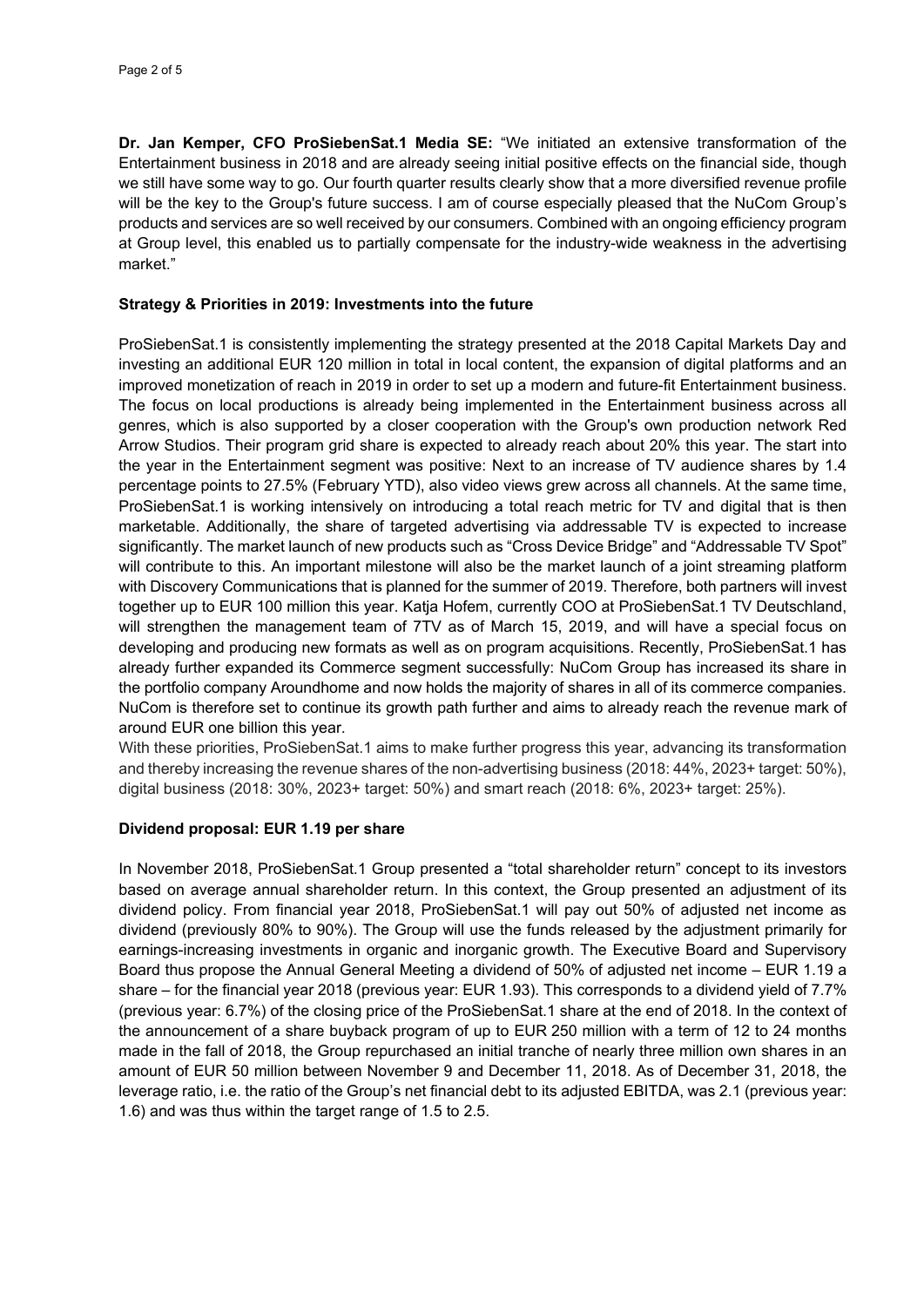#### **Financial outlook: Solid start into the year**

After a decent start in January and February, in March the advertising business is expected to be below the previous year's level, so that for the first quarter of 2019 advertising revenues in the Entertainment business are expected to decrease overall. A key driver here is the late date for Easter. For both the Content Production & Global Sales and the Commerce segments, the Group anticipates double-digit percentage revenue growth, respectively, in the first quarter of 2019.

In accordance with the outlook for 2019 that ProSiebenSat.1 presented at the Capital Markets Day in November 2018, the Group continues to target a revenue increase for the full-year in the mid-single-digit percentage range and an adjusted EBITDA margin between 22% and 25%. These targets require a stable to only slightly declining development of the German TV advertising market and a corresponding development of TV advertising revenues in the Entertainment segment and are based on the assumption of a stable macro environment. Should general conditions deteriorate compared to the assumptions made, this would negatively impact profitability in the Entertainment segment and at Group level.

As also already announced at the Capital Markets Day, the Group's profitability and earnings performance in the full-year will be affected by the planned investments recognized as expenses in the Entertainment segment. These investments will be spread primarily across the first three quarters of the year, with a focus on the second and third quarters thus leading to a pronounced decline in earnings, respectively. ProSiebenSat.1 Group expects, as announced, that this decline of Group adjusted EBITDA in fiscal 2019 will be limited to a mid-double-digit million amount compared to the previous year. In addition, ProSiebenSat.1 expects the net effect of investments in the joint streaming platform with Discovery Communications and related income from the joint venture to negatively impact the net result by in total no more than EUR 30 million.

At segment level, provided a stable to only slightly declining German TV advertising market and a corresponding development of TV advertising revenues and considering an offsetting positive development of other Entertainment revenues, ProSiebenSat.1 anticipates full-year revenues around the previous year's level in the Entertainment segment. While market research institutes expect the total video advertising market<sup>1</sup> in Germany to grow in 2019, visibility in particular for the classic TV advertising business remains very limited. For both the Content Production & Global Sales and Commerce segments, the Group expects dynamic revenue growth (both reported and organic) respectively. In the Commerce segment, revenue growth even in the double-digit percentage range is anticipated for the full-year, also benefitting from the initial consolidation of the matchmaking provider eHarmony and of Aroundhome.

 $1$  Total video: overall TV and digital video market

## **In detail: 2018 segment performance**

In the **Entertainment** segment, external revenues declined by 4% on a full-year basis. In addition to the deconsolidation of maxdome and of the online fitness provider 7NXT, this is especially due to the revenue development in the advertising business: At the end of 2018, economic indicators and uncertainties had had a negative effect on the German TV advertising market. In contrast, the areas of sport and distribution performed significantly positively. The Group's TV audience market shares for the full-year were also clearly above the previous year's level with a plus of 0.8 percentage points despite the major sporting events broadcast on the public television stations. At the same time, digital reach grew with video views up 60%. This strong increase could not yet completely compensate the linear reach decline, thus ProSiebenSat.1 recorded a "total video viewtime", thus the total amount of viewed minutes on all its linear channels and digital entertainment platforms, of 1,078 billion minutes (previous year: 1,083 billion minutes) in 2018.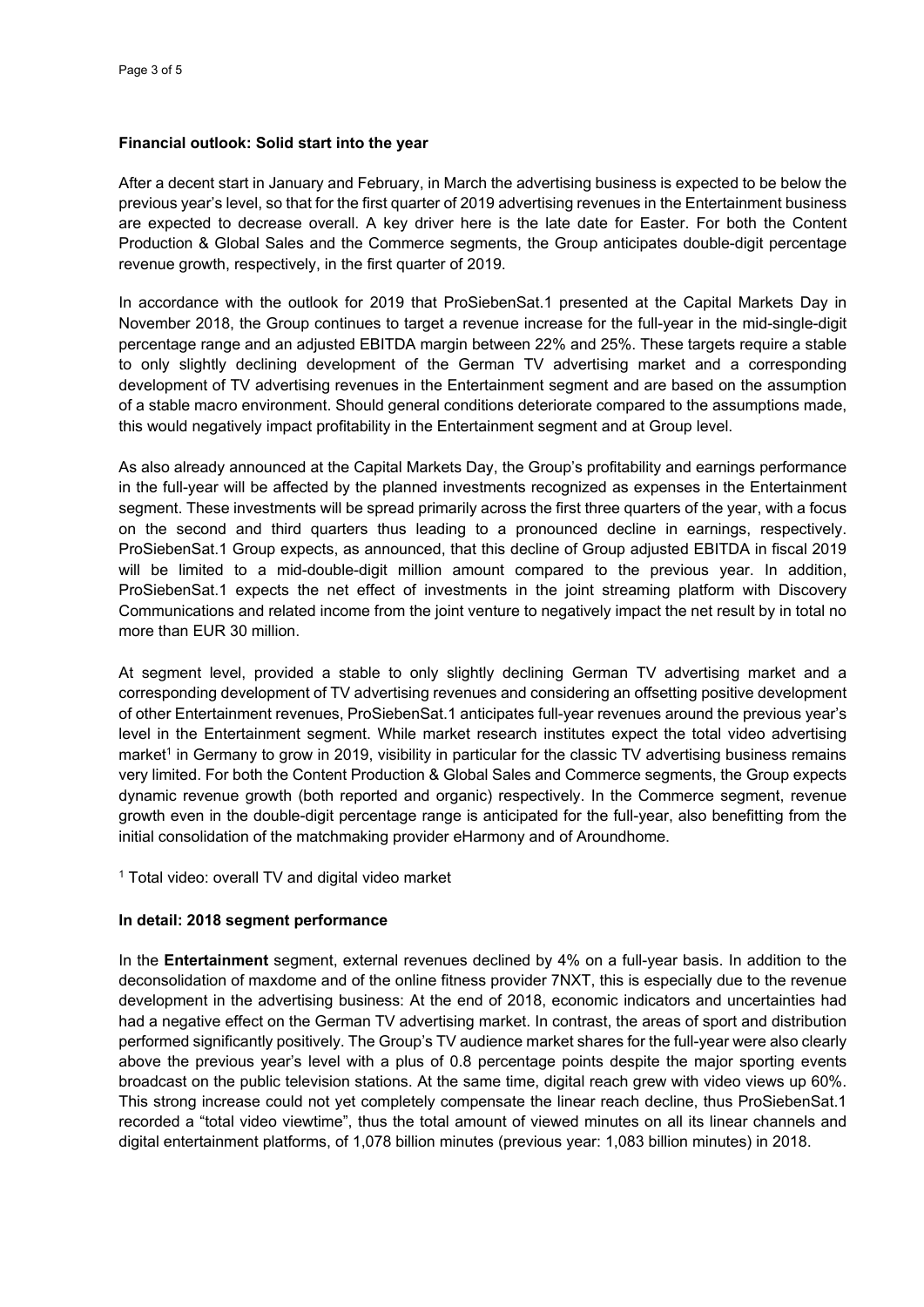In the **Content Production & Global Sales** segment (Red Arrow Studios), external revenues grew significantly in the second half of the year and recorded double-digit growth rates. In the full-year, the segment's revenues thus increased by 6%. In addition to the initial consolidation of the US film distributor Gravitas Ventures since November 2017, in particular the revenue growth of digital studio Studio71 as well as the production business that regained strength in the fourth quarter contributed to this increase.

The **Commerce** segment with the NuCom Group concluded 2018 with strong organic revenue growth of 16% to which all four core verticals contributed. In particular the online perfume store Flaconi, the online comparison portal Verivox, and the OTC provider Windstar made substantial contributions. Revenue development in the entire Commerce segment (+2%) was impacted by consolidation effects. These include the deconsolidation of the travel portfolio as well as the initial consolidations of Jochen Schweizer and the matchmaking portal eHarmony.

As announced, ProSiebenSat.1 Group reviewed its commitments from existing contracts with US studios in the fourth quarter of 2018. The Group made the strategic decision to sub-license a part of its US programs to the streaming platform 7TV, as this content can be better exploited on a streaming platform due to changes in viewer behavior. It was furthermore decided to no longer broadcast certain US fiction programs on the Group's stations. The resulting expenses in programming assets thus amount to EUR 354 million in total. Taking into account advance payments already made in the past, the remaining payment expense will amount to less than EUR 70 m considering offsetting positive tax effects. ProSiebenSat.1 has hereby concluded the review of its programming strategy and is now placing a stronger focus on local content.

Other key figures can be found on our Group's website www.ProSiebenSat1.com. The presentation on the financial year 2018 will also be available here from 8 a.m. on March 7, 2019.

| in EUR m                                   | Q4 2018  | Q4 2017  | Change in % | 2018     | 2017     | Change in % |
|--------------------------------------------|----------|----------|-------------|----------|----------|-------------|
| Revenues                                   | 1,323    | 1,324    | $0\%$       | 4,009    | 4,078    | $-2%$       |
| Total costs                                | $-1,378$ | $-1,006$ | 37%         | $-3,710$ | $-3,590$ | 3%          |
| Operating $costs^{(1)}$                    | -956     | $-944$   | 1%          | $-3,027$ | $-3,053$ | $-1%$       |
| Adjusted EBITDA <sup>(2)</sup>             | 379      | 390      | $-3%$       | 1,013    | 1,050    | $-4%$       |
| Adjusted EBITDA margin (in %)              | 28.6%    | 29.4%    | $-0.8$ pp   | 25.3%    | 25.8%    | $-0.5$ pp   |
| <b>EBITDA</b>                              | 20       | 382      | $-95%$      | 570      | 1.084    | $-47%$      |
| Reconciling items                          | $-358$   | -8       |             | $-443$   | 34       |             |
| Operating result (EBIT)                    | -44      | 333      |             | 348      | 820      | $-58%$      |
| Financial result                           | -19      | $-95$    | $-81%$      | -4       | $-174$   | $-98%$      |
| Net result attributable to shareholders of |          |          |             |          |          |             |
| ProSiebenSat.1 Media SE                    | -31      | 167      |             | 248      | 471      | $-47%$      |
| Adjusted net income <sup>(3)</sup>         | 236      | 219      | 8%          | 541      | 550      | $-2%$       |
| Adjusted earnings per share (in EUR)       | 1.04     | 0.96     |             | 2.36     | 2.40     |             |
| Free cash flow $(4)$                       | 63       | 243      | $-74%$      | -78      | 728      |             |
| Free cash flow before M&A $(5)$            | 138      | 350      | $-61%$      | 244      | 468      | $-48%$      |
| Cash flow from operating activities        | 550      | 665      | $-17%$      | 1.459    | 1,621    | $-10%$      |

#### **Key figures of ProSiebenSat.1 Group**

## **Key figures of ProSiebenSat.1 Group**

| in EUR m                      | Dec. 31, 2018 | Dec. 31, 2017 |  |  |
|-------------------------------|---------------|---------------|--|--|
| Equity                        | 1.070         | 1.252         |  |  |
| Equity ratio (in %)           | 16.5%         | 19.1%         |  |  |
| Cash and cash equivalents     | 1.031         | 1.552         |  |  |
| Net financial debt $(6)$      | 2,163         | .632          |  |  |
| Leverage ratio <sup>(7)</sup> | 2.1           | 1.6           |  |  |

## **Segment key figures of ProSiebenSat.1 Group**

| in EUR m                 | Q4 2018 | Q4 2017 | Change in % | 2018  | 2017  | Change in |
|--------------------------|---------|---------|-------------|-------|-------|-----------|
| Entertainment            |         |         |             |       |       |           |
| Revenues                 | 867     | 936     | $-7%$       | 2.718 | .798  | $-3%$     |
| <b>External revenues</b> | 827     | 914     | $-10%$      | 2.626 | 2.737 | $-4%$     |